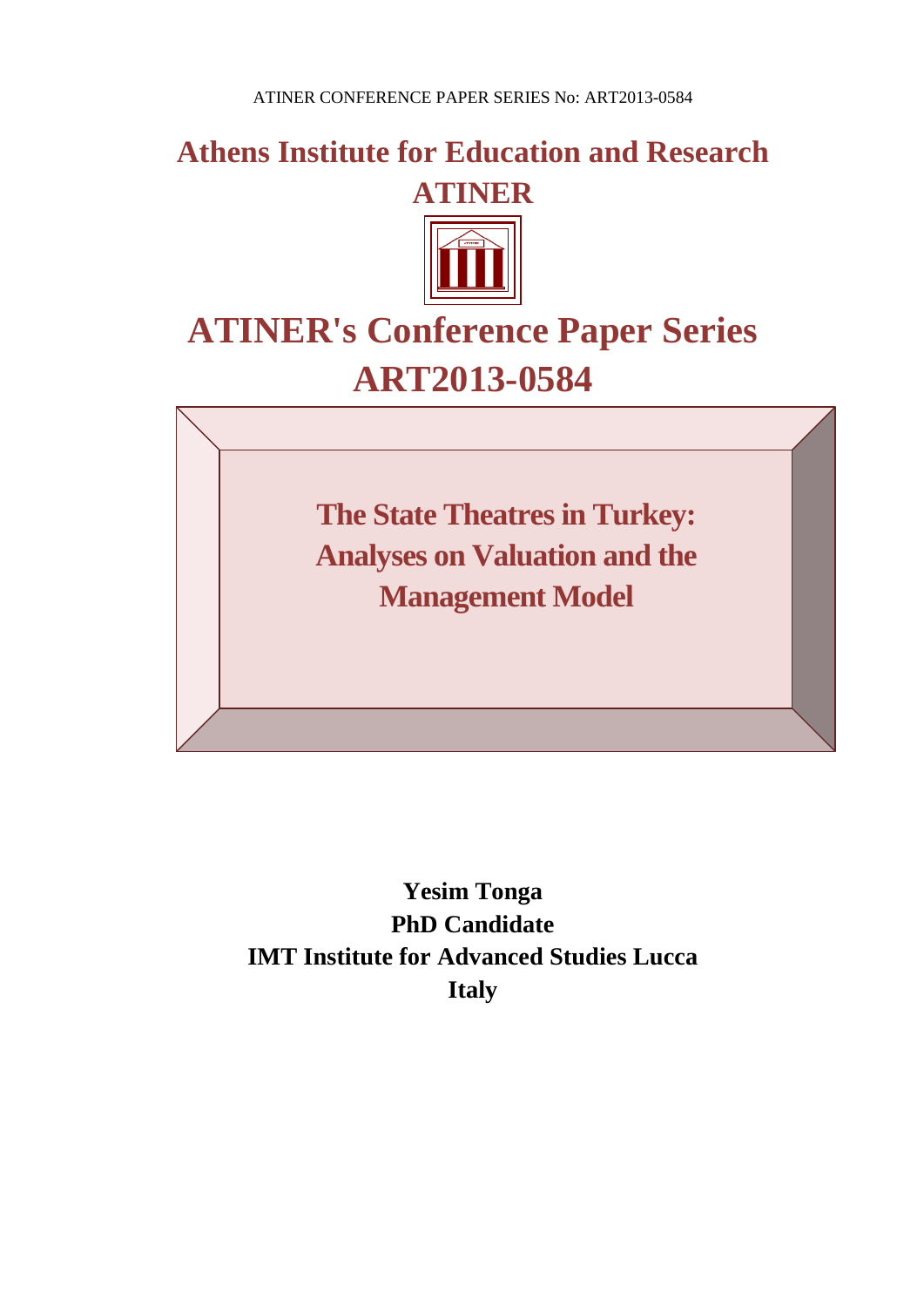Athens Institute for Education and Research 8 Valaoritou Street, Kolonaki, 10671 Athens, Greece Tel: + 30 210 3634210 Fax: + 30 210 3634209 Email: info@atiner.gr URL: www.atiner.gr URL Conference Papers Series: www.atiner.gr/papers.htm

Printed in Athens, Greece by the Athens Institute for Education and Research. All rights reserved. Reproduction is allowed for non-commercial purposes if the source is fully acknowledged.

> ISSN **2241-2891** 30/09/2013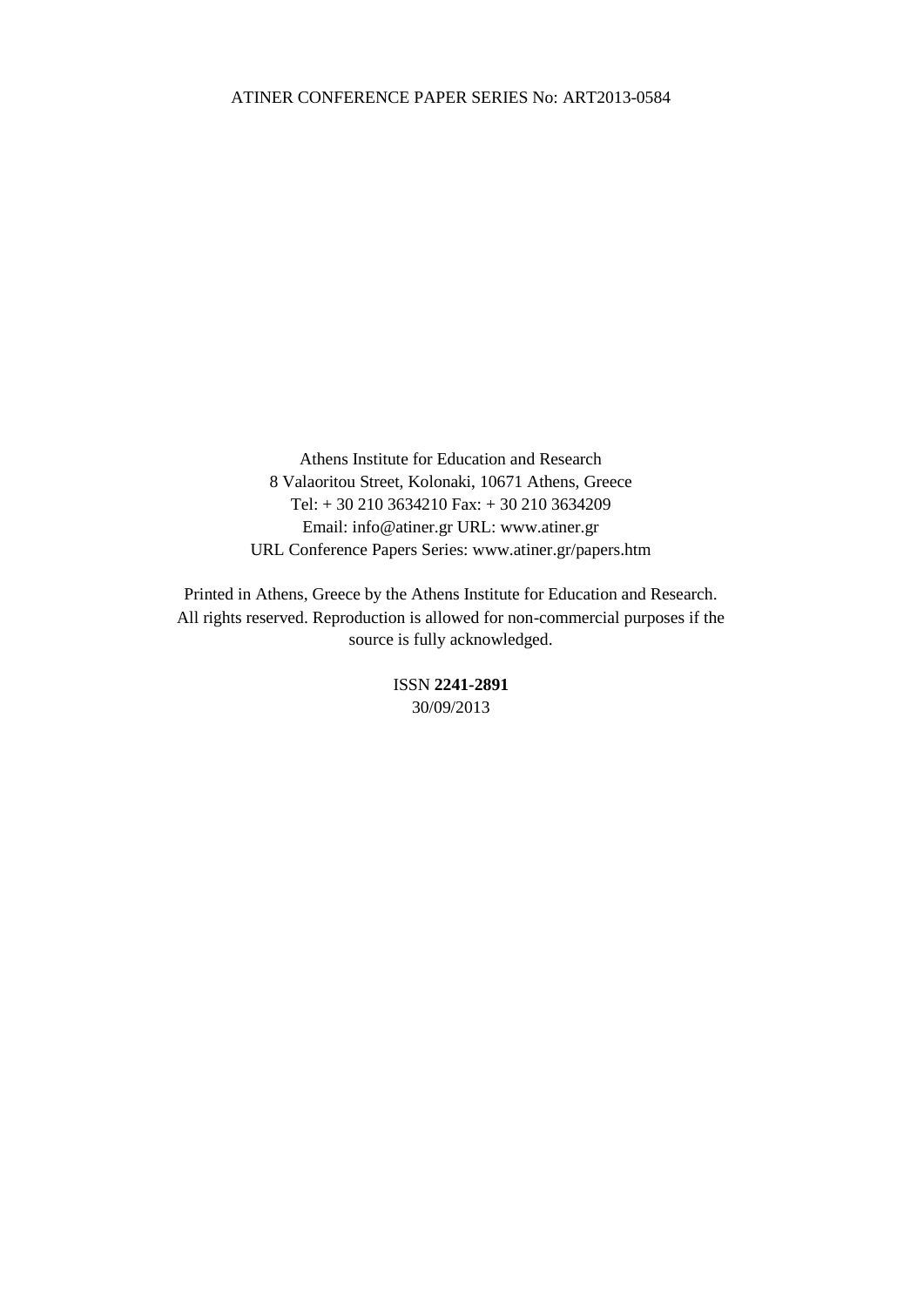# An Introduction to ATINER's Conference Paper Series

ATINER started to publish this conference papers series in 2012. It includes only the papers submitted for publication after they were presented at one of the conferences organized by our Institute every year. The papers published in the series have not been refereed and are published as they were submitted by the author. The series serves two purposes. First, we want to disseminate the information as fast as possible. Second, by doing so, the authors can receive comments useful to revise their papers before they are considered for publication in one of ATINER's books, following our standard procedures of a blind review.

Dr. Gregory T. Papanikos President Athens Institute for Education and Research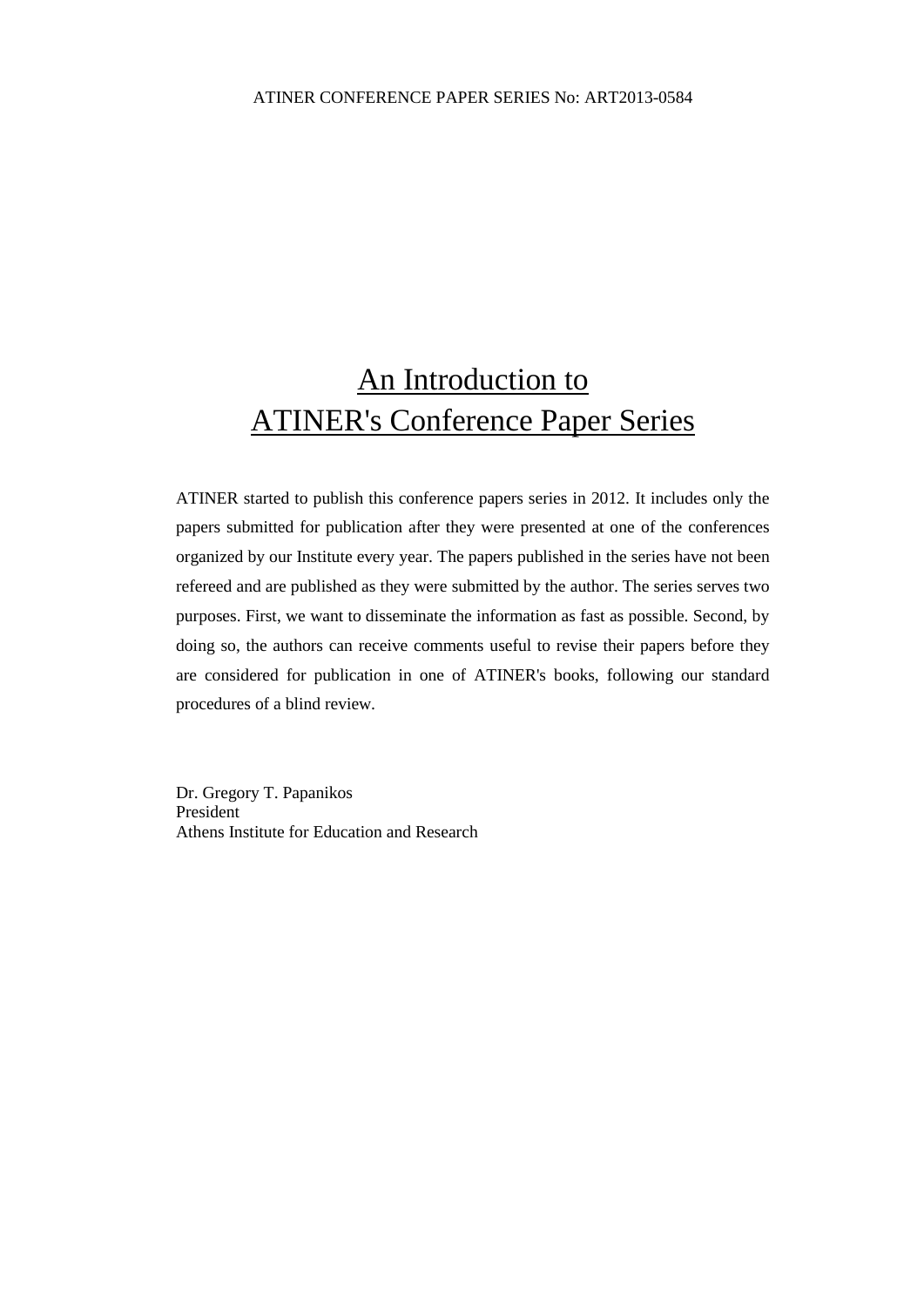This paper should be cited as follows:

**Tonga, Y.** (2013) **"The State Theatres in Turkey: Analyses on Valuation and the Management Model"** Athens: ATINER'S Conference Paper Series, No: ART2013-0584.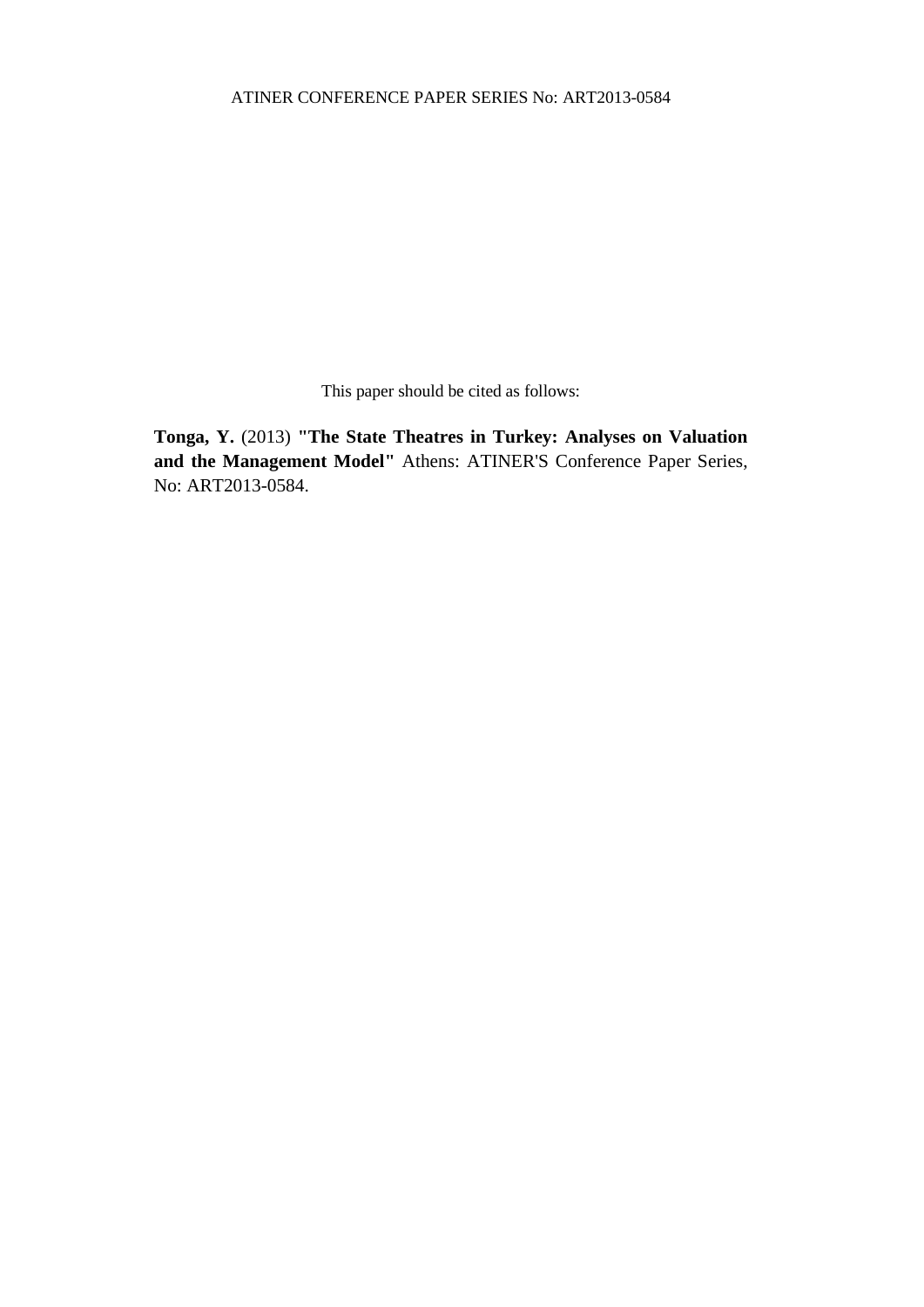# **The State Theatres in Turkey: Analyses on Valuation and the Management Model**

# **Yesim Tonga PhD Candidate IMT Institute for Advanced Studies Lucca Italy**

#### **Abstract**

Even though accessibility of culture, preservation and promotion of arts are treated mainly as the responsibility of the State in Turkey, the government's approach was influenced by the global neoliberal currents and eventually directed towards a market-oriented approach, moving the position of the State from 'the initiator' towards 'the regulator' side over the last decades. Within this context, the State Theatres and the Istanbul City Municipal Theatre (ICMT), which are among the deep-rooted, oldest public arts institutions, have recently become the target of some regulatory changes in the government's agenda. The regulation changes in ICMT comprising the transfer of the management from actors to municipality officers, including such duties as the selection of plays, casting actors, and hiring technical staff, were put in action on 12 April 2012. Concurrently, the Prime Minister Recep Tayyip Erdogan's statement in favor of privatization of the State Theatres received reactions from the public. The main argument of the public opposition was that the freedom of state-supported art would be heavily damaged with the enactment of the new regulations. State support, it was maintained, is of crucial importance for arts production in a developing country such as Turkey.

Therefore, this paper aims to contribute those debates with the examination of efficacy of the State Theatres in Turkey. Besides, valuation of the State Theatres by the public will be discussed through the results of a public opinion survey on a test group. Following the analysis, recommendations for development of a more suitable management model for state-supported theatres in Turkey will be provided.

**Keywords:** Arts management, theatre, cultural policy, Turkey.

#### **Corresponding Author:**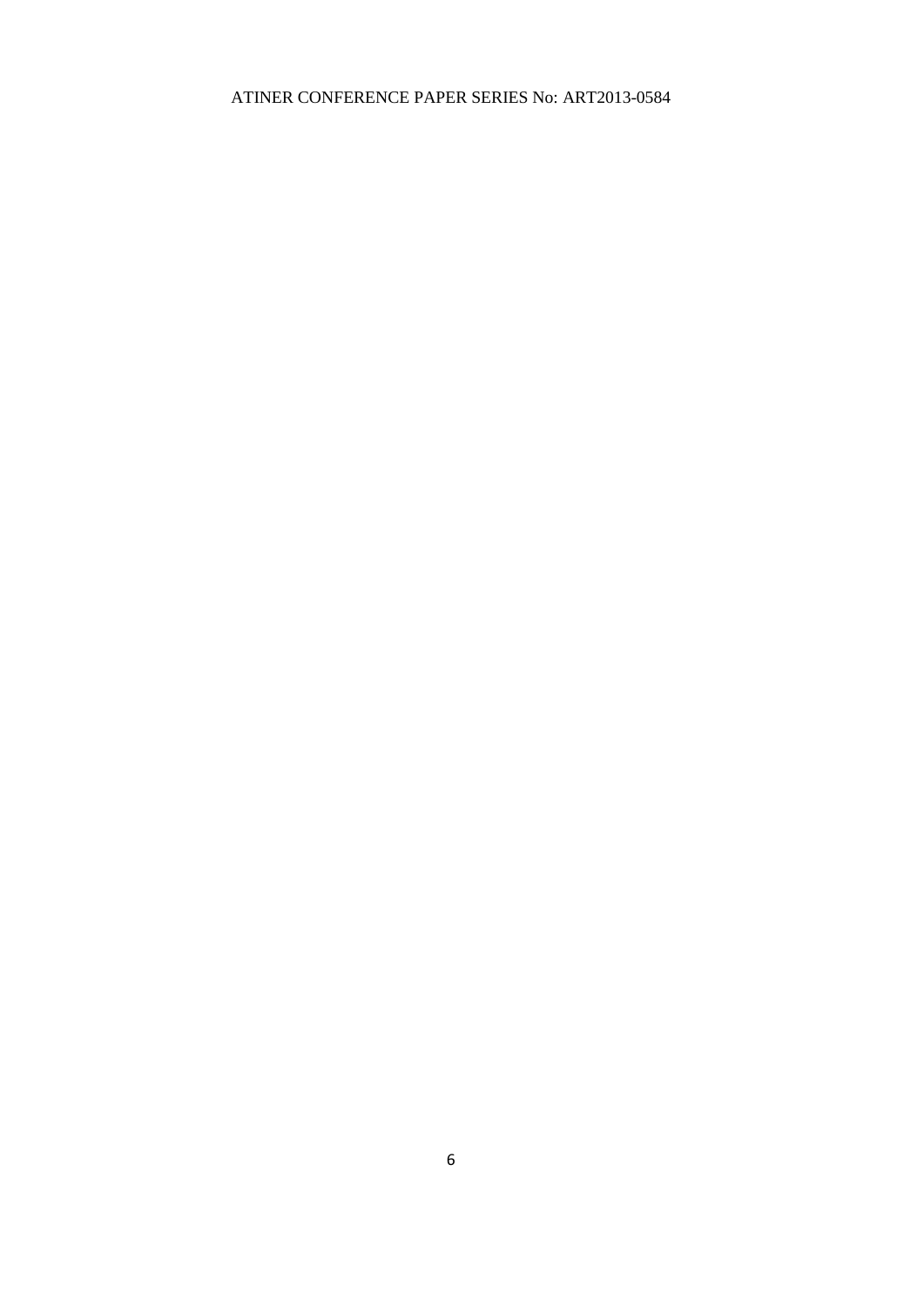#### **Introduction**

During the 1980s, Turkey went through a transition to the free-market system that was marked by the adoption of neoliberal policies. Consequently, the field of culture was affected by that transition through policies, such as cutting public spending, adapting enterprise culture, propagating privatization with various incentives and subsidies, and paving the way for state-private sector partnerships. More recently, the wave of public fund reductions in the field of culture around the world has been washing the shores of Turkey since 2000s coinciding with the current government of the Justice and Development Party's (AKP) coming to power. The position of the State moved from 'the initiator' towards 'the regulator' side over the last decades.

Within this context, the State Theatres and the Istanbul City Municipal Theatre (ICMT), which are among the deep-rooted, oldest public arts institutions, have recently become the target of some regulatory changes in the government's agenda. The regulation changes in ICMT comprising the transfer of the management from actors to municipality officers, including such duties as the selection of plays, casting actors, and hiring technical staff, were put in action on 12 April 2012. Concurrently, the Prime Minister Recep Tayyip Erdogan's statement in favor of privatization of the State Theatres received reactions from the public. The main argument of the public opposition was that the freedom of state-supported art would be heavily damaged with the enactment of the new regulations. State support, it was maintained, is of crucial importance for arts production in a developing country such as Turkey. However, the issue left in suspense after an intense couple of months of conflict between the governmental authorities and civil initiatives through media. Yet, there is still the need for deeper research about the public opinion and construction of a more inclusive decision-making structure concerning the changes in the management of state-supported theatres.

Therefore, this paper aims to deal with the politics of cultural management, focusing on the State Theatres in Turkey. Following a brief summary of the evolution of theatre and cultural policies in Turkey, the State Theatres will be presented. Then, the efficacy of the organization will be analyzed through some performance indicators from 2009 to 2012. Lastly, the valuation of the institution will be discussed with the results of a public opinion survey on a test group. Following the analysis, recommendations for development of a more suitable management model for state-supported theatres in Turkey will be provided in the conclusion.

#### **The Evolution of Theatre and Cultural Policies in Turkey**

In order to understand the evolution of theatre in Turkey, it is of crucial importance to clarify what we mean by "theatre in Turkey" and, to explain spatial and temporal limitations. In general the term "Turkish theatre" is misused, representing only the theatre within the borders of the Republic of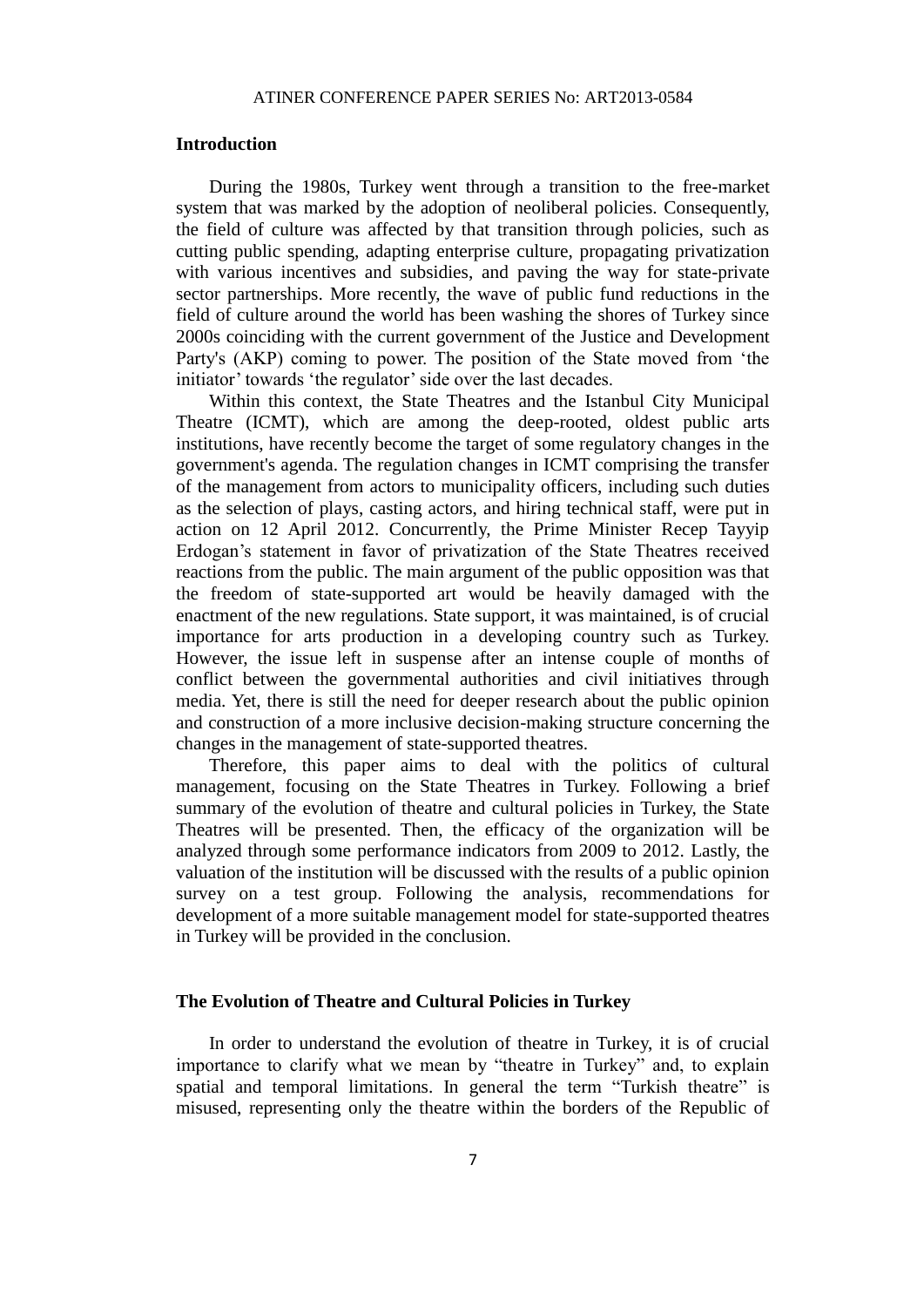Turkey. However, as Prof Metin And explains; 'the theatre of Turkish speaking nations should be understood with the term Turkish theatre' (And, 2009). Therefore, "theatre in Turkey" (Turkey refers to the Republic of Turkey) was chosen instead of "Turkish theatre" as the title of this section. Yet, when the term Turkish theatre is used, it refers to the Turks that settled in Anatolia, starting from the Anatolian Seljuks, continuing with the Ottoman Empire and the Republic of Turkey. Besides, since this paper focuses on the State Theatres, the time span will mainly cover from the establishment of the Republic of Turkey in 1923 until today.

In 1839, proclamation of *Tanzimat Fermani* (Imperial Edict of Reorganization) brought along reorganization of the Ottoman Empire. This Imperial Edict was the beginning of the *Tanzimat* period with reforms to strengthen the unity and to take precautions against nationalist movements within the multi-ethnic Empire. Ottomanism was promoted to integrate non-Muslims and non-Turks with the Muslim and Turk polpulation. 'It would not be an overstatement to claim that the change in the Ottoman culture and arts in a modern sense started with *Tanzimat*. In the modernization era of the arts, first newspapers, literature journals, first novel and novella in a Western sense, and the birth of theatre that is our main topic were in that period' (Demirci, 2010). Nevertheless, it should be noted that the Ottoman Empire got acquainted with the Western performing arts also before 1839. 'During the first quarter of the 19th century, minorities started to watch foreign theatre companies. Besides, between 1824-1828 when (Sultan) Mahmud II established a palace orchestra, theatres and operas became widespread in Istanbul' (Birkiye, 2012). However, *Tanzimat* was the beginning of the proliferation of arts in a Western sense among a relatively wider public. During this period, 'the establishment and dissemination of the modern Ottoman theatre started by local entrepreneurs, majority of which was composed of Ottoman citizen Armenians' (Gullu, 2008).

The Second Constitutional Era, which can be considered as the second phase for the theatre under Western influence, starts with the Young Turk Revolution in 1908 with the restauration of the constitutional monarchy<sup>1</sup>. During this period, theatre serves as a platform to express excitement about the political changes both for artists and the wider public. However, the disappointment of the unfulfilled socio-political expectations resulted in a decreasing interest on theatre plays. Nevertheless, this period is remarkable with the establishment of *Darülbedayi-i Osmani* (The Ottoman House of Beauty) as the first state-supported theatre in 1914. André Antoine was invited to Istanbul by Cemil Topuzlu Pasha to establish the institution mainly for educational reasons. 'In 1916 *Darülbedayi* became a professional theatre house rather than a school and started staging' (And, 2009). Nevertheless, 'artistically there were three important problems during that period. Those were: (a) The lack of actresses; (b) Obstacles against acting to become a profession; (c) Training of actors' (And, 2009).

 $\overline{a}$ 

<sup>&</sup>lt;sup>1</sup>The First Constitutional Era was from 1876 until 1878, ending with the suspension of the parliament by Sultan Abdul Hamid II.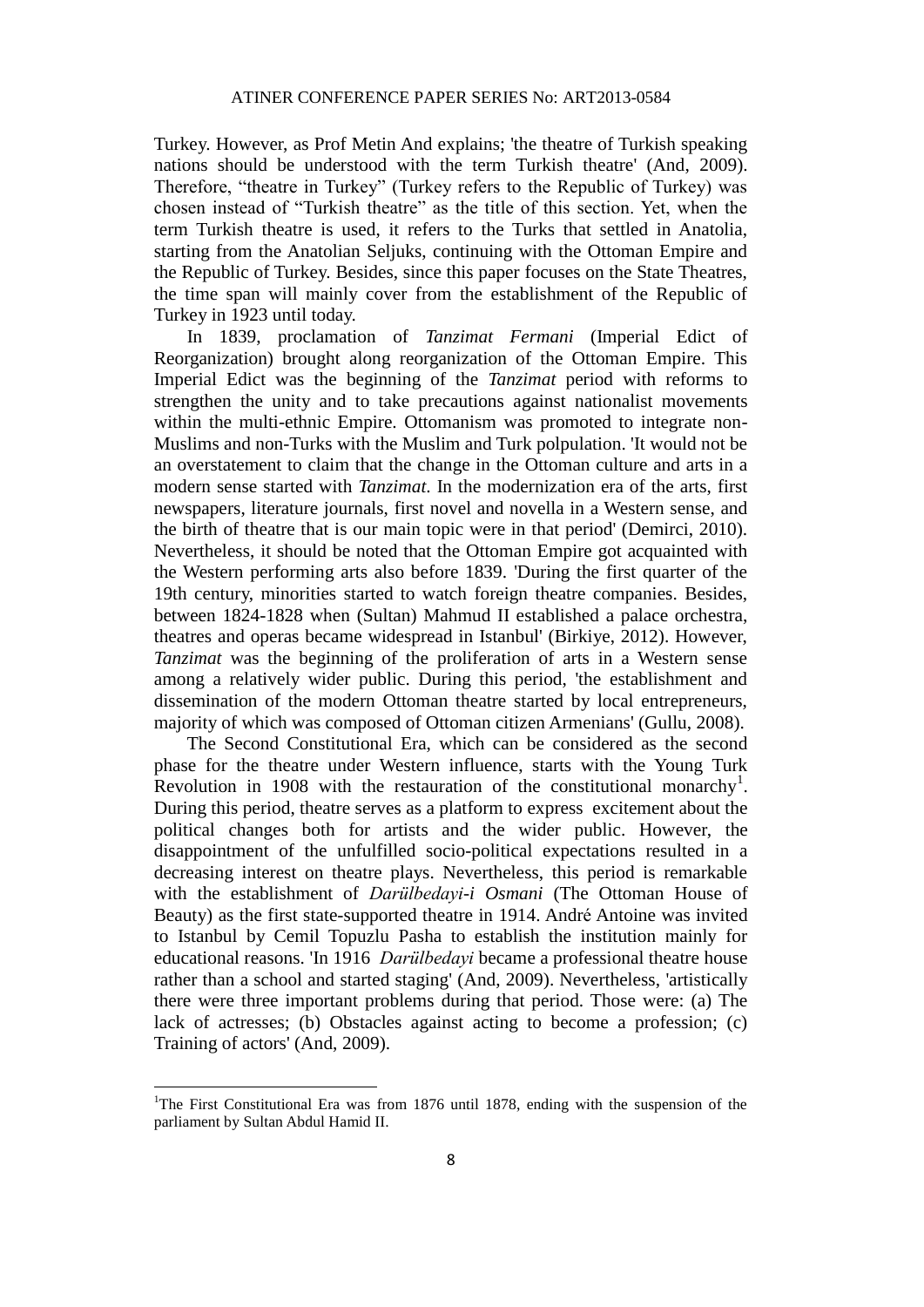After the establishment of the Republic of Turkey, the change in cultural policies can be examined in three periods; construction of a "nation culture" by the State (1920-1950), the political segmentation and polarization era (1950- 1980) and, the globalization and the EU period (1980-Present) (Ince, Oncu & Ada, 2011).

During the first period following the establishment of the Republic, there was a substantial interest on arts by the government. The political discourse of the time was built around the elimination of all kinds of diversity and creation of a "unified body without privilege or class", as well as the construction of a "nation culture". Accordingly, new institutions were established to centralize education and culture, such as enactment of the Unification of Education Act in 1924, establishment of the Turkish Historical Society (1931), the Turkish Language Institute (1932), People's Houses (1932) and Village Institutes (1940).

As far as the theatre scene is concerned during this period, it can be claimed that more importance was given to didactic characteristics of theatre rather than the artistic side, due to its perception as a tool to disseminate the ideas of the government. The State Theatres was established in 1949, as the first national scale public theatre. At this point, inferences of Prof And are remarkable. He defines that period as follows; 'essentially, it was aimed to establish the grounds for driven and useful Public Theatre both appealing and beneficial to the public, as well as increasing its cultural level. However, it was not achieved since the idea that theatre is primarily an art and those positive aims should be complemented with aesthetic dimension was not settled' (And, 2009).

During the second period, the political segmentation and polarization era that was highlighted by the transition to multiparty system and military coups, establishment of the Turkish Ministry of Culture was among the most significant developments. While construction of a national culture continued on the one hand, transformation of culture into a commodity and an industry started. The market emerged as an alternative, liberating vehicle to promote popular culture. Five Year Plans were defining cultural investments and the development of cultural institutions as a part of the State's responsibility. Accordingly, the Ministry of Culture was established in 1971.

On the other hand, after 1980, neoliberal policies put forward publicprivate collaboration as the new promoter of the national culture. Accordingly, new laws, such as Law 5225 on Tax Incentives for Cultural Investments and Enterprises and Law 5228 on Promotion of Sponsorship in Culture that were designated in 2004, endorsed collaborative work model. The state started to function more as the regulator, rather than the investor during that era. Furthermore, public administration reforms empowered municipalities as more influential actors in the field of culture. (Ince, Oncu & Ada, 2009)

Following the increasing impacts of globalization and neoliberal tendency around the world, policies became more of a global issue rather than a national one. They are prepared not only within the borders, but also beyond. International and transnational institutions are helping to form common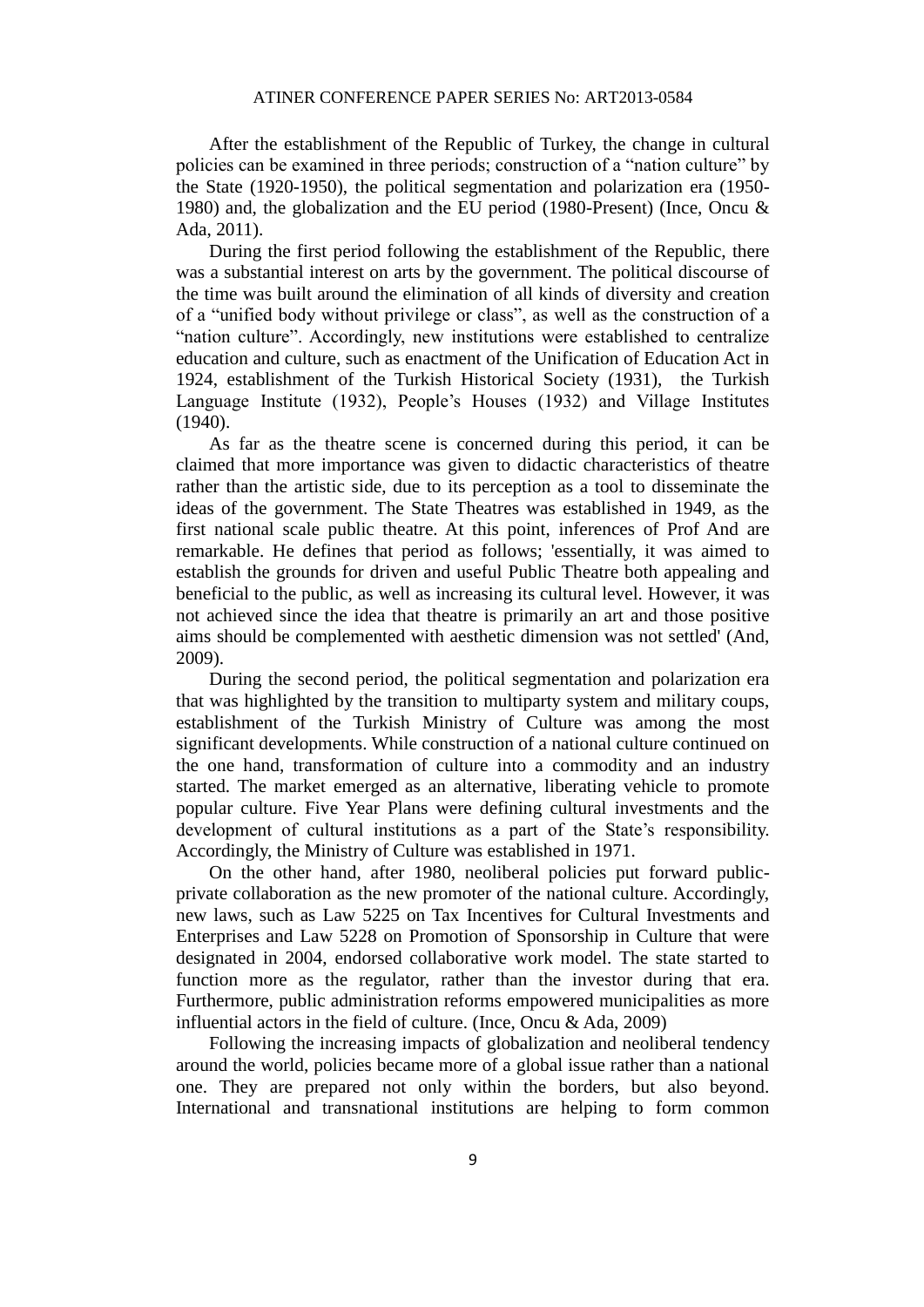perspectives regionally and globally. Hence, it is inevitable to stay away from the influences coming from outside the borders of a country in the formation of cultural policies. Accordingly, the period after 1980 is very critical in the case of Turkey since it incorporates a drastic shift, concerning the attitude of the government towards culture under global influences. Privatization, reduced role of the government as a cultural investor and the increasing power of the market structure, all coming out of the neoliberal discourse, became more prominent in Turkey during that period. Particularly with the increasing power of the Justice and Development Party ("Adalet ve Kalkinma Partisi" - AKP) during the last decade, this mind shift was reflected on policies and practice more effectively.

At this point, it should also be noted that the institutional structure to handle arts and culture issues has been changed for 14 times since 1923 (Birkiye, 2012). Even after the establishment of the Ministry of Culture in 1971, there have been structural changes, such as the merger between culture and tourism in the Ministry in 2003. The high frequency of those changes is among the obstacles against developing a common concept of culture and sustainable cultural policies. Consequently, the State Theatres has been affected by those changes as well.

As far as the theatre scene is concerned, first government subsidies were given to private theatres in 1982. Concurrently, the number of private theatres has been rising until today. Particularly after 2000's there was a drastic increase in the new theatre companies. Besides, the State Theatres has been expanding geographically with the new theatre houses and provincial organizations. Nevertheless, after the discussions about privatization of the State Theatres that took place during mid 2012 left an ambiguity about the future of statesupported theatre. In case of institutional transformations within the State Theatres, there is the need for better collaboration between governmental authorities and civil society in order to develop and implement sustainable, effective solutions.

#### **The State Theatres in Turkey**

The State Theatre and Opera was established in 1949. After nine years, it was renamed as the State Theatres with the separation of the State Opera and Ballet in 1958. It is a legal personality with a private budget, connected to the Ministry of Culture and Tourism. The organizational structure and working principles are defined by law no 5441 that was prepared in 1949.

The mission of the State Theatres is mentioned as; 'fulfilling the cultural needs of the society in the light of the principles of the Republic, to improve Turkish language, to spread theatre and to contribute to raise individuals with universal values' (Annual Report of the State Theatres, 2012). With this mission, the State Theatres is composed of the General Directorate in Ankara and provincial organizations. It is under management of a Director General, two Assistant Director General and Executive Director at the General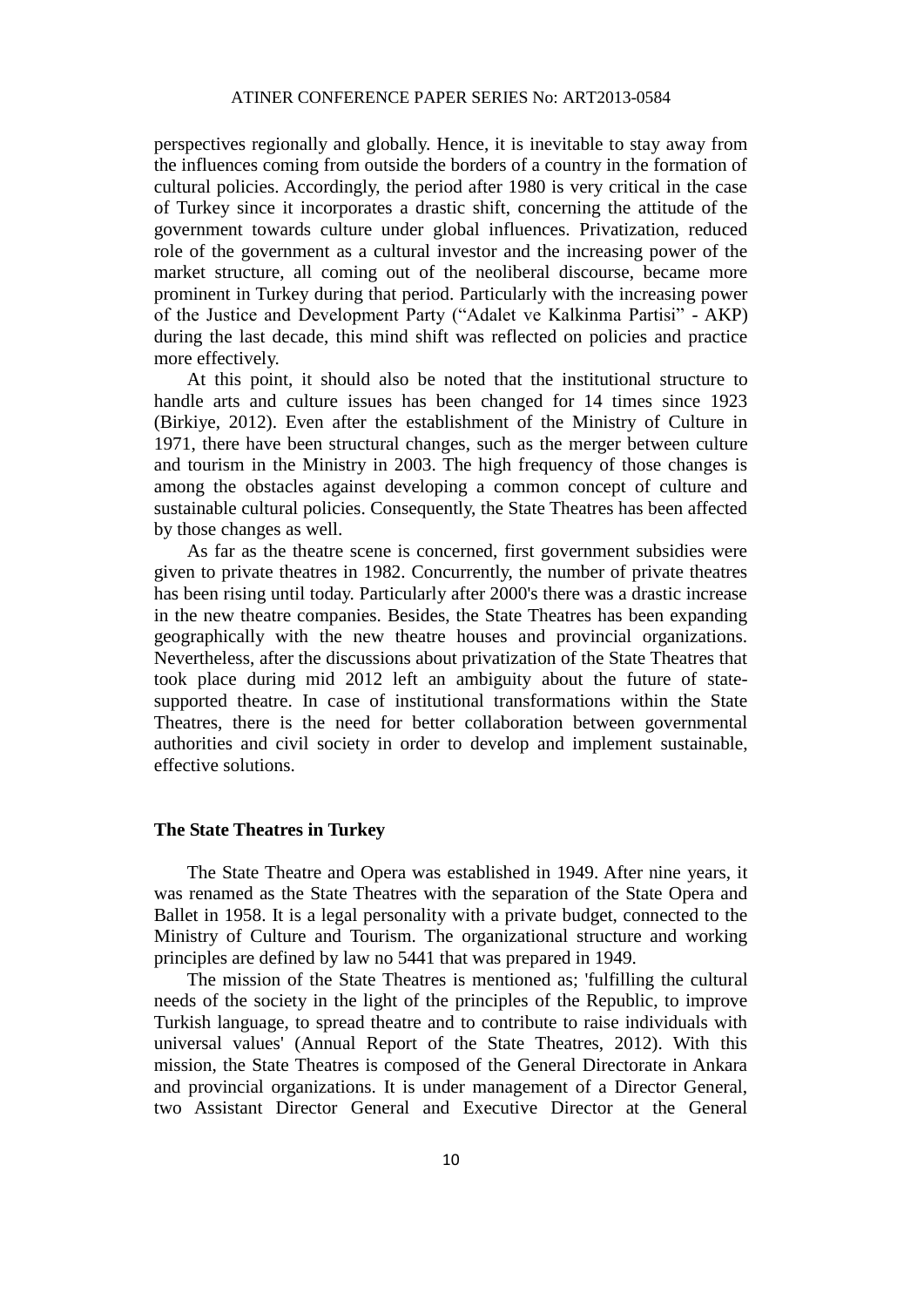Directorate that is composed of main and support service units. Provincial organizations are managed by an art director and assistant art directors at city scale (Annual Report of the State Theatres, 2012). It is also one of the oldest state-supported arts institutions in Turkey. Accordingly, it became the most wide-spread and large scale theatre with continuous state-support, biggest number of permanent staff (including artists), production ateliers and 56 stages in 23 cities. Besides, national and international tours are organized to reach more audience, increase collaboration between cities and with other countries, as well as social responsibility projects to contribute to the community development. Overall, this deep-rooted institution can be defined as the main national scale contributor for arts production at the theatre scene in Turkey.

Nevertheless, the State Theatres, particularly its management structure, has been also criticized internally and externally. As stated in the annual reports, one of the main problems of the State Theatres can be defined as the lack of autonomy in the management. 'Although it has a legal personality, it is connected to the Ministry of Culture and Tourism.' (Annual Report of the State Theatres, 2012) This affiliation leaves the State Theatres vulnerable to the political changes. For instance, as Selen Korad Birkiye indicates, the governmental managerial structure to handle arts and culture issues have been changed for 14 times since 1923 (Birkiye, 2012). Consequently, political power struggles resulted in frequent change of staff at the State Theatres and, an unstable basis detering to develop and implement long-term strategies. Besides, 'even though the activities are carried out with a different procedure compared to other public institutions, it is considered similarly as other institutions with government budget.' (Annual Report of the State Theatres, 2012) The law no. 5441 about the establishment of the State Theatres is not capable of fulfilling the actual managerial needs anymore. The high bureaucratic structure complicates coordinating this wide-spread organization efficiently and innovatively. For instance, 'the obligation to work with a limited number of artists and the delay to fill in leaving employees … are hindering the quality to reach ultimate level.' (Annual Report of the State Theatres, 2012)

Taking those strengths and weaknesses into account, the accomplishments of the State Theatres can be examined in a more accurate way. For instance, as far as the performance indicators, such as number of performances, number of audience and ticket revenues, are concerned, there is an increase during the seasons between 2009 to 2012. As an example, during the season of 2011- 2012, the State Theatres reached 1.599.839 audience with 5.903 performances on its stages and national tours. Considering the low rate of overall participation in arts in Turkey, these numbers are remarkable in terms of both quantity and spatial distribution. In this respect, the contribution of the State Theatres in arts participation is very valuable (Please see Table 1 and Table 2 for the details).

Apart from the performance indicators, the budget of the State Theatres has been subjected to discussions since it is mostly composed of government subsidies. While guaranteed resources, together with unmovable assets, assure a certain amount and quality of its activities and support its aims, there are also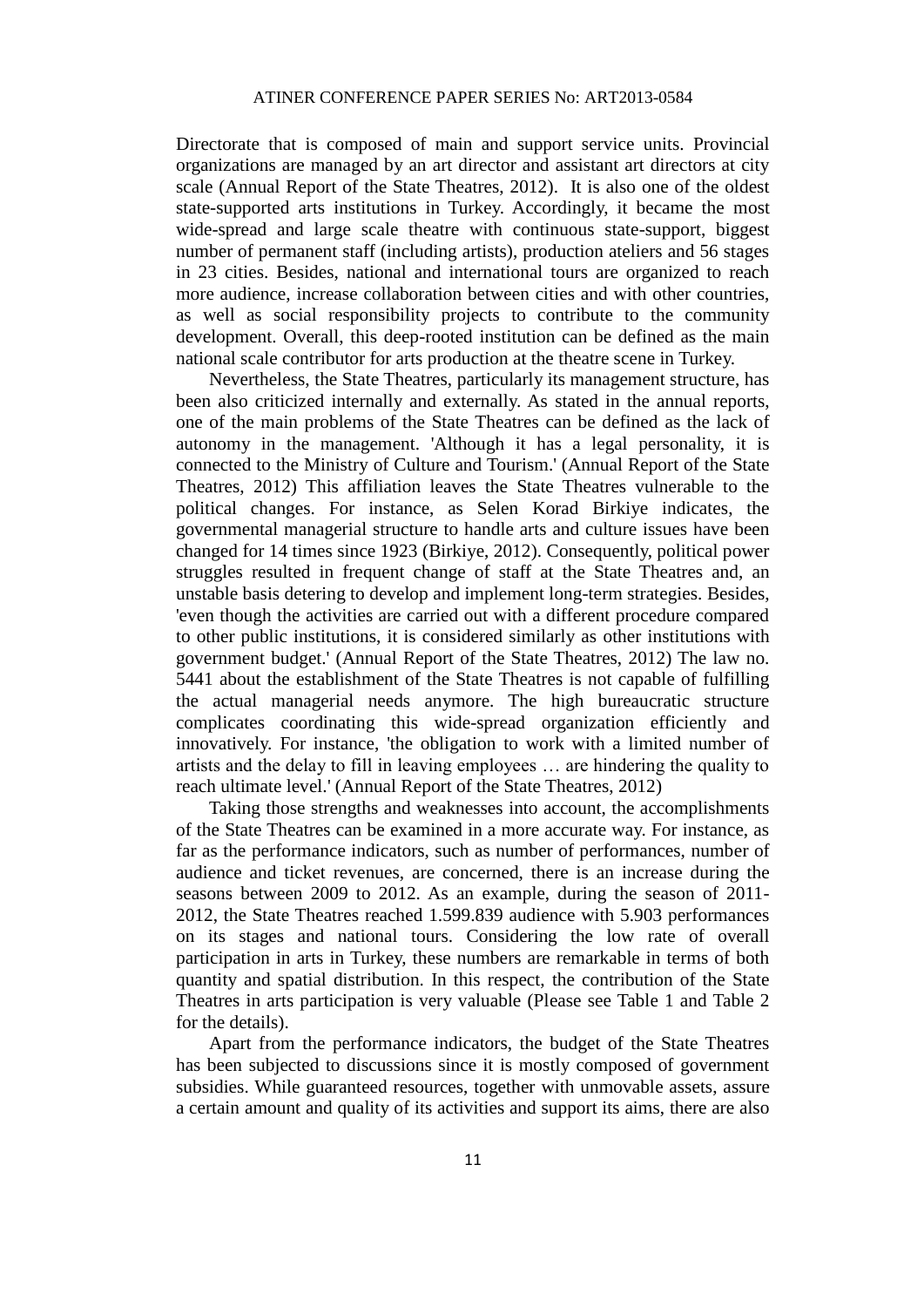some drawbacks, such as the misconception of politicians to legitimize their interventions, the lack of ambition and innovation within the organization. When we look at the seasons between 2009-2012, the total of government subsidies (the sum of prevalent subsidies, financial expenses and spare subsidies) per season, excluding the liquid amount transferred from the previous year, constitutes 92 %, 90,6 % and 91,9 % of the overall budget respectively (Please see Table 3). Despite the increase in ticket revenues from 5.917.600,5 TL in the 2009-2010 season to 7.420.705 TL in 2010-2011 and 7.442.849 TL in 2011-2012 (Please see Table 4), those numbers are still very low. For instance, the ticket revenues were only approximately % 4,6 of the total revenues for the 2011-2012 season. Since the low-priced ticket policy of the State Theatres is essential for increasing the accessibility of arts by citizens from different socio-economic groups, raising ticket prices would not be a feasible solution to increase self-generated revenues. Considering the governmental tendency to cut cultural subsidies, alternative strategies, such as increased utilization of social media for promotion, organizing paid workshops, training programmes and backstage tours, printing and marketing special editions for plays, should be developed to diversify sources of income.

On the other hand, the government subsidy is not as excessive as it seems regarding the scale of the State Theatres. As an extreme case, the National Theatre in UK can be compared with the State Theatres. UK is recognized as a rare example conducting arm's length principle with success. Arts Council is in charge of distributing government subsidies as an autonomous organization and those subsidies are limited with a certain percentage of the general budget of the institution that receives support. Within this context, the National Theatre received approximately 50.871.644 TL (18.300.000 GBP) from the Arts Council England for the 2011-2012 season. This amount corresponds to 23 % of its overall budget. For the same season, The State Theatres received 149.109.805 TL government subsidy. However, those numbers might be misleading by themself. The scale of the organizations should also be examined through some measures. For instance, as far as the government subsidy per stage is concerned, it is approximately 16.957.214,7 TL (6.100.000 GBP) per stage for the National Theatre in UK that has 3 stages, while it is 2.662.675 TL per stage for the State Theatres with 56 stages in Turkey. Thus, even though the government subsidy that the State Theatres receive is more than the National Theatre numerically, the sufficiency of it is open for discussion.

Under the guidance of those indicators, it can be claimed that the State Theatres, with its drawbacks such as the need for structural advancements, is capable of meeting the expectations to fulfill its responsibility towards the public as a state-supported institution at an adequate level. Nonetheless, it is apparent that there is the need for some reforms concerning the current management model, as well as the relation with the Ministry of Culture and Tourism. The burden of bureaucracy with the old legislation, negative affects of political fluctuations and the pressure to balance classical plays with artistic innovation in the program are among the obstacles damaging the efficacy and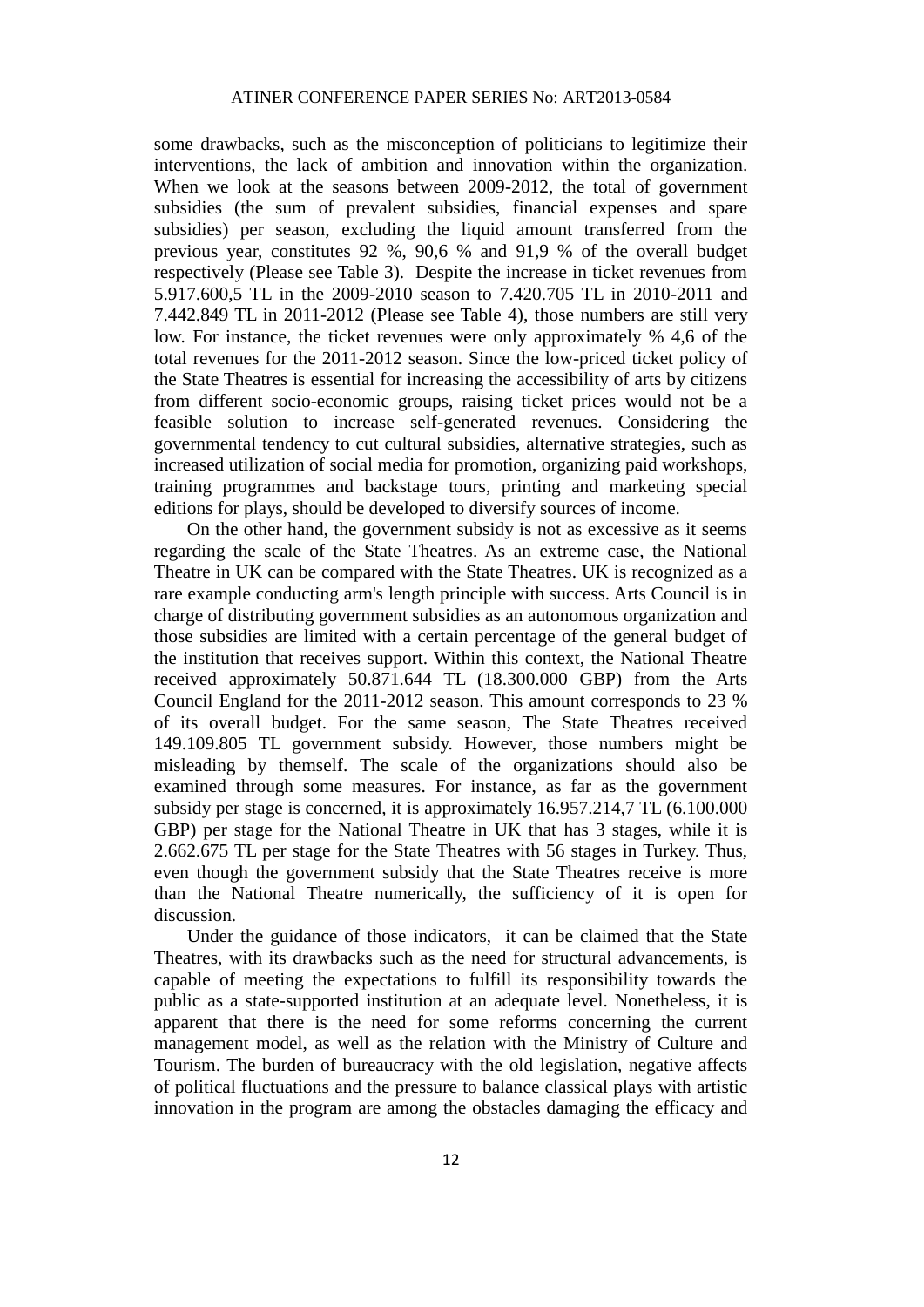efficiency of the institution. Therefore, the reform attempts of the governmental authorities are meaningful. However, it should be noted that precipitated changes without adequate basis and inclusive decision-making process would be detrimental for the future of the theatre scene in Turkey. Thus, careful analyses of the current situation and multiple stakeholder approach are required for sustainable improvements. Accordingly, the next section will analyze the results of a public opinion survey on a test group. It is aimed to understand how people value the State Theatres and to discuss the applicability of such a method for following an inclusive approach to advance institutional reforms.

#### **Valuation of the State Theatres by the Public**

Culture field can be considered as a unique one that can combine non-use values with use values and economic benefits. 'Such values relate to the public good nature of the arts and are sometimes referred to as positive externalities because they are external to the market.' (Snowball, 2008) Therefore, it is important to recognize these non-market characteristics and conduct research activities accordingly. However, it is challenging to reflect those non-use values in numerical terms for better estimation of cultural goods' real values. 'Diamond and Hausman (1993) outline three types of non-use values: the value of one's own possible future use of the good, the value of one's enjoyment of the use of the good by others (also called bequest value) and finally, values unrelated to human use of the good.' (Snowball, 2008) That is also the case for public-supported theatres, such as the State Theatres in Turkey. Therefore, public opinion on the State Theatres, including users and non-users, requires more attention. As in the case of one of the earliest willingness to pay studies conducted by Thompson, Throsby and Withers (1983) in Australia, public opinion can be contradictory with the expectations. 'There was wide-spread agreement with the idea that the arts provided "community public benefits", such as national pride, assistance in understanding and interpreting "our country and its culture", as well as general educational value. … The authors conclude that "The notion of the arts as a luxury and as only an elite pleasure foisted on an unknowing or resentful public is simply wrong". (Snowball, 2008)

Accordingly, it is of crucial importance to integrate public opinion, their priorities and interests in the decision-making process to serve for the public benefit better and to develop effective management solutions concerning the State Theatres as well. Towards this end, a questionnaire was prepared and conducted within a test group of 30 respondents to understand the disponibility and challenges of such a public opinion survey for this aim.

The questionnaire is composed of 13 questions, in addition to some information about contact, education level, income and personal interests. Istanbul was selected as the focal city due to its cosmopolit characteristics. Since it is important to reach non-users, as well as the theatre audience, in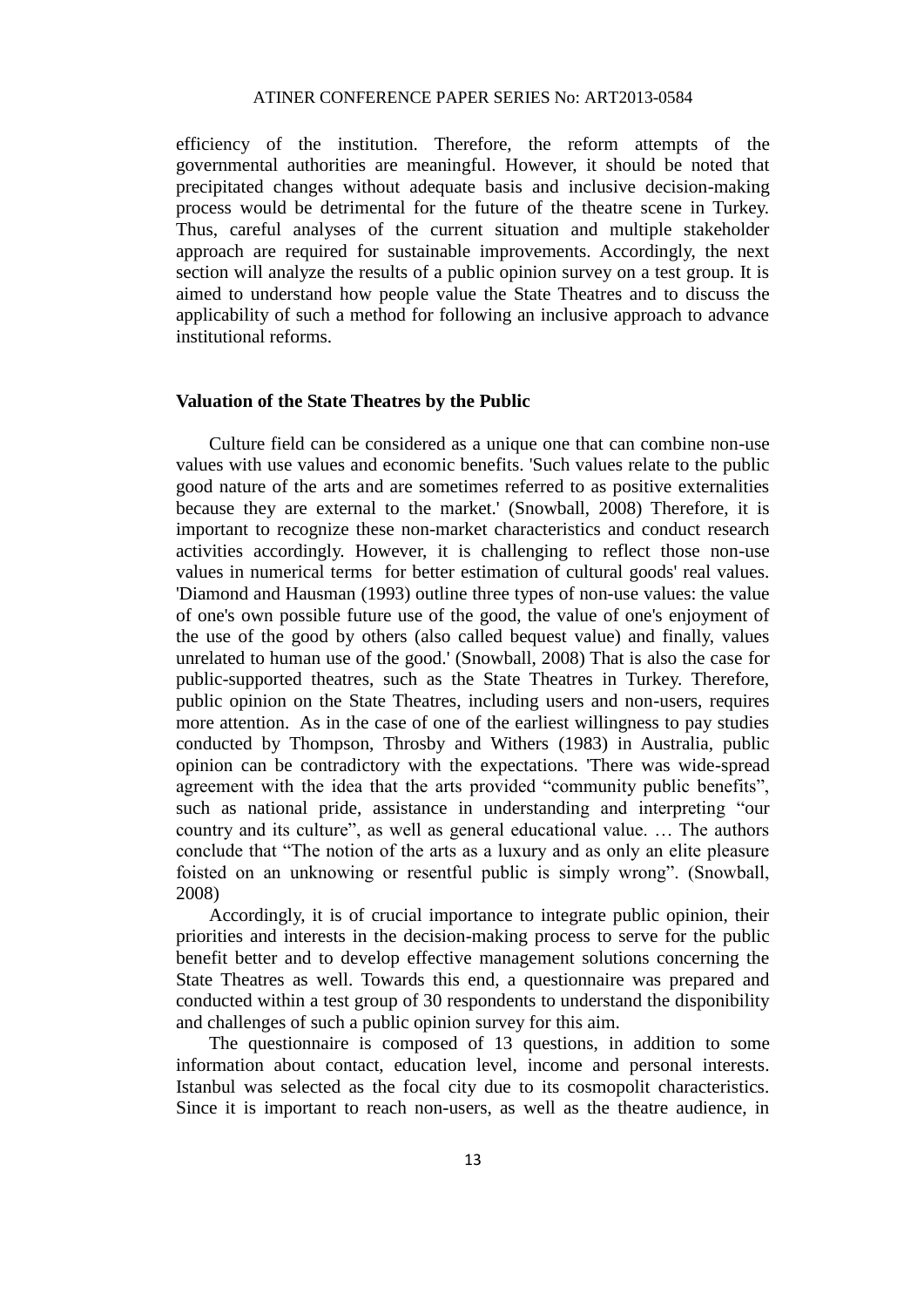order to understand real value of the State Theatres, a test group, representing a relatively higher socio-economic part of the society, with the potential of comprising both users and non-users was selected. It was composed of 30 respondents, with the age range from 20 to 30. All of the participants were minimum bachelor degree graduates. Besides, the ones having a monthly income were earning minimum 1000 TL per month (approx. 430 Euro).

#### *Survey Results*

The average number of theatre plays that the respondents attended during the last year is 3. Besides, 8 of them did not attend any play within the same time frame. Therefore, % 26,6 of the respondents, can be considered as nonusers.

People generally claim that a change in their living conditions would increase their attendance in arts. Accordingly, under which conditions the attendance of the respondents to theatre would increase was asked and five choices were provided. The respondents were free to choose more than one option. There was also an 'other' option for the respondents to reflect their opinions better. The answers were as follows:

- Increase in my income % 30,
- Having more free time % 53,3,
- Having a theatre closer to my house / office % 43,3,
- Having plays that are more appealing to my taste in the program  $% 50.$
- Reduced pricing for tickets % 20,
- Other: Three respondents specified increased availability of tickets and one respondent mentioned increasing the number of theatres and returning the ownership of old theatre houses back to the State Theatres.

In line with the following question, % 100 of the respondents consider the State Theatres as an important institution and are willing to sustain it. When the reason of their positive response was asked, four choices were provided, as well as an 'other' option in the answer section, and they were free to choose more than one option:

- It contributes to dissemination of theatre nationally % 66,6,
- It increases the accessibility of theatre by different socioeconomic groups, through its low-priced ticket policy - % 76,6,
- It contributes to artistic production % 53,3,
- It contributes to the consolidation of the national identity and enhancement of national art - % 33,3,
- Other: One respondent mentioned the contribution of the State Theatres to the education of successful actors / actresses and another respondent mentioned the importance of the opportunity to attend very good productions for low ticket prices.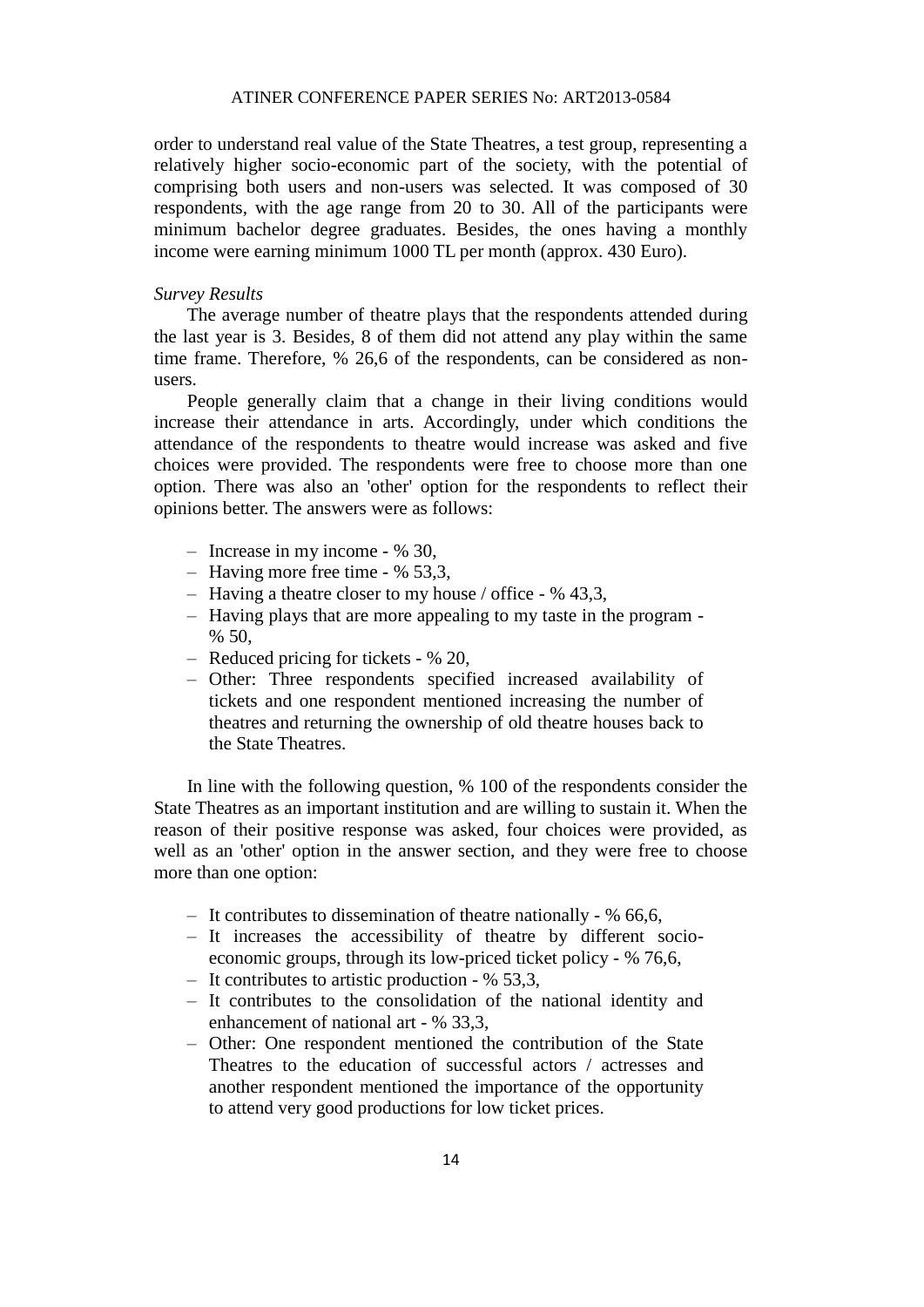When the opinions on the required improvements and changes within the State Theatres were asked, the answers merged in four main points. This was an open question to give to the respondents the freedom to write whatever they think. Those four main points were; autonomous management structure free from political interventions, the need for renovation of both the program and style of plays with more contemporary and dynamic performances, more promotion particularly through social media, the need for better technical conditions and increased number of theatre houses.

After providing the mission statement of the State Theatres, whether the respondents believe that private theatres can fulfill the mission of the State Theatres was asked. % 70 of the respondents replied negatively. % 10 replied positively and % 20 did not provide any answer.

#### *Discussion*

The presented results of the test group indicate that the segment of the society this sample represents (well educated, young students and professionals in Istanbul) is aware of the current issues regarding the State Theatres. Nonusers that is % 26,6 of the group can be defined as potential users since they already define the State Theatres as an important institution and stated that they can attend theatre plays in case of some changes in their living conditions. Besides, if the State Theatres consider this segment among its target groups, the revision of the program can be utilized to be more appealing.

As far as the importance of the State Theatres is concerned, the strong points can be identified as the broad geographical scale and the contribution to the accessibility of theatre. Besides, the four points indicated for the improvement of the organization precisely captured the current needs and covered a range of issues even though the test group was not composed of experts.

The most striking result of the survey was that a big percentage, % 70 of the respondents do not believe that private theatres would be capable of fulfilling the mission of the State Theatres. The respondents mostly define private theatres as profit oriented, small scale organizations with limited range of audience. Even the respondents who replied positively uttered their concerns about the potential increase in ticket prices that would limit the accessibility of plays. In this sense, it can be concluded that the results of this survey indicate that the public is not in favor of privatization of the State Theatres.

However, there is the need to reach a more representative sample reflecting the wide range of socio-economic backgrounds of the population in Istanbul. The test group represents a minority within the city. For instance, it is very likely that the percentage of non-users would be much higher within a more representative sample.

#### **Conclusion**

All things considered, it can be claimed that the lack of consistent,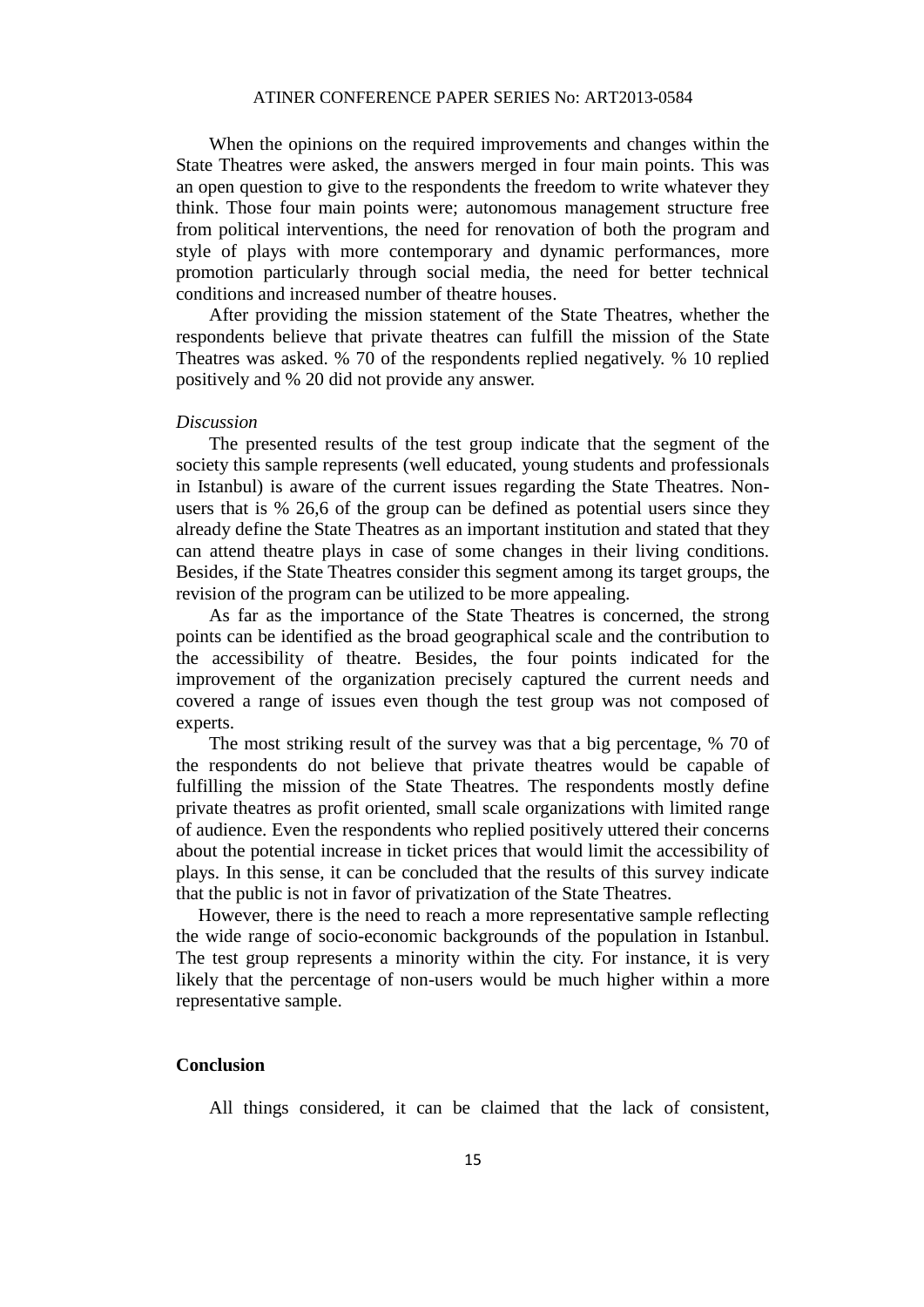sustainable cultural policies has been hindering the development of arts and culture sector in Turkey. The centralist managerial approach has been damaging the autonomy of state-supported arts institutions and their artistic production, while the old legislation has been a burden of bureaucracy. Within this context, the influences of neoliberal policies on the culture sector brought along some discussions, including privatization, for the state-supported theatres. 'The main reason of those tremors is the tension between the governments' cultural policies and arts in general, theatres in particular, stemming from the difference between their mechanisms, nature and functions. … Neglected precautions, regulations, the low importance given to arts by the politicians and majority of the public, and international enforcements can be counted as laying beneath that tension, to which all the parties that have been in power contributed'. (Birkiye, 2012)

Within this context, the State Theatres, as one of the most prominent public arts institutions, needs legislative, managerial and structural changes. However, precipitated, radical reforms that does not fit in the cultural needs and interests of the society would be harmful for the public benefit in the longrun. Inclusive decision-making approach is a must for the development and implementation of such improvements. Therefore, better performance analysis in comparison with alternative models, as well as more research on the public valuation of the State Theatres are required. Towards this end, public opinion surveys can be utilized to have a wider perspective.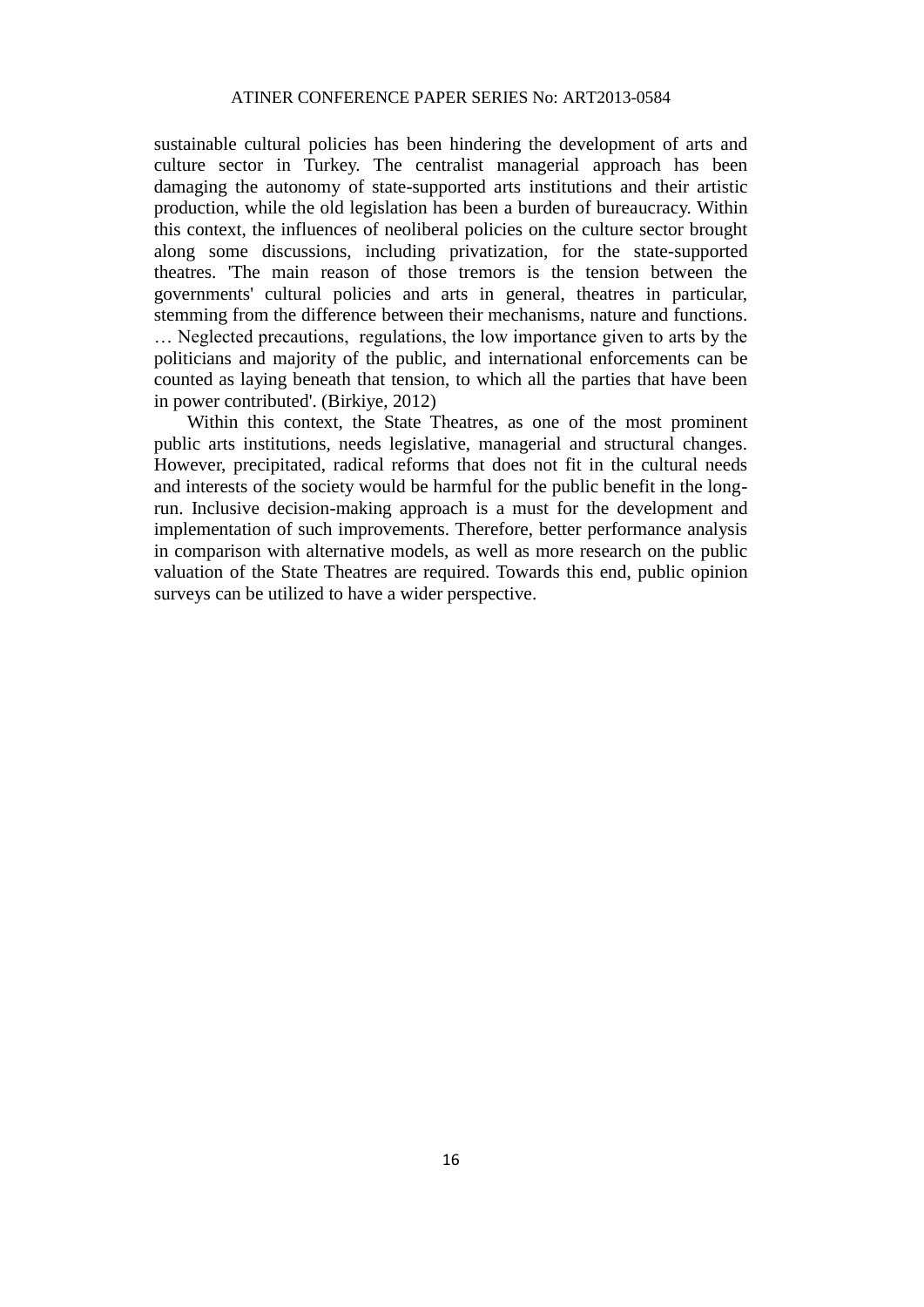|               | Number of<br>Performances<br>(State Theatres)<br>Venues) | Number of<br>Performances<br>(National Tours) | Total |
|---------------|----------------------------------------------------------|-----------------------------------------------|-------|
| $2009 - 2010$ | 4.807                                                    | 810                                           | 5.617 |
| $2010 - 2011$ | 4.894                                                    | 873                                           | 5.767 |
| $2011 - 2012$ | 4.966                                                    | 937                                           | 5.903 |

#### **Table 1.** *Number of Performances*

# **Table 2.** *Number of Audience*

|               | Number of<br>Audience<br>(State Theatres<br>Venues) | Number of<br>Audience<br>(National Tours) | Total     |  |
|---------------|-----------------------------------------------------|-------------------------------------------|-----------|--|
| $2009 - 2010$ | 1.205.134                                           | 259.919                                   | 1.465.053 |  |
| $2010 - 2011$ | 1.232.877                                           | 299.451                                   | 1.532.328 |  |
| $2011 - 2012$ | 1.261.574                                           | 338.265                                   | 1.599.839 |  |

**Table 3.** *Government Subsidies of the State Theatres (in Turkish Lira)*

|                  | Government<br>Subsidy for<br>the season $/$<br>Prevalent | Government<br>Subsidy for<br>the season $/$<br>Financial<br>Expenses | Spare<br>Subsidy<br>for the<br>season | Government<br><b>Subsidy for</b><br>the season /<br><b>Total</b> | <b>Total Budget</b><br>of the State<br><b>Theatres</b> | <b>Percentage</b><br>of the<br>Government<br>Subsidy in<br>the Total<br><b>Budget</b> |
|------------------|----------------------------------------------------------|----------------------------------------------------------------------|---------------------------------------|------------------------------------------------------------------|--------------------------------------------------------|---------------------------------------------------------------------------------------|
| $2009 -$<br>2010 | 105.195.000                                              | 5.500.000                                                            | 11.086.000                            | 121.781.000                                                      | 132,307,350                                            | %92                                                                                   |
| $2010 -$<br>2011 | 127.061.000                                              | 4.500.000                                                            | 1.400.000                             | 132.961.000                                                      | 146.743.000                                            | %90,6                                                                                 |
| $2011 -$<br>2012 | 134.464.000                                              | 5.500.000                                                            | 9.145.805                             | 149.109.805                                                      | 162.319.805                                            | %91,9                                                                                 |

|  | <b>Table 4.</b> Ticket Revenues (in Turkish Lira) |  |  |
|--|---------------------------------------------------|--|--|
|  |                                                   |  |  |

|               | <b>Ticket Revenue</b><br>(State Theatres<br>Venues) | Ticket Revenue<br>(National Tours) | Total       |
|---------------|-----------------------------------------------------|------------------------------------|-------------|
| $2009 - 2010$ | 5.103.087,5                                         | 814.513                            | 5.917.600,5 |
| $2010 - 2011$ | 6.383.114                                           | 1.037.591                          | 7.420.705   |
| $2011 - 2012$ | 6.352.180                                           | 1.090.669                          | 7.442.849   |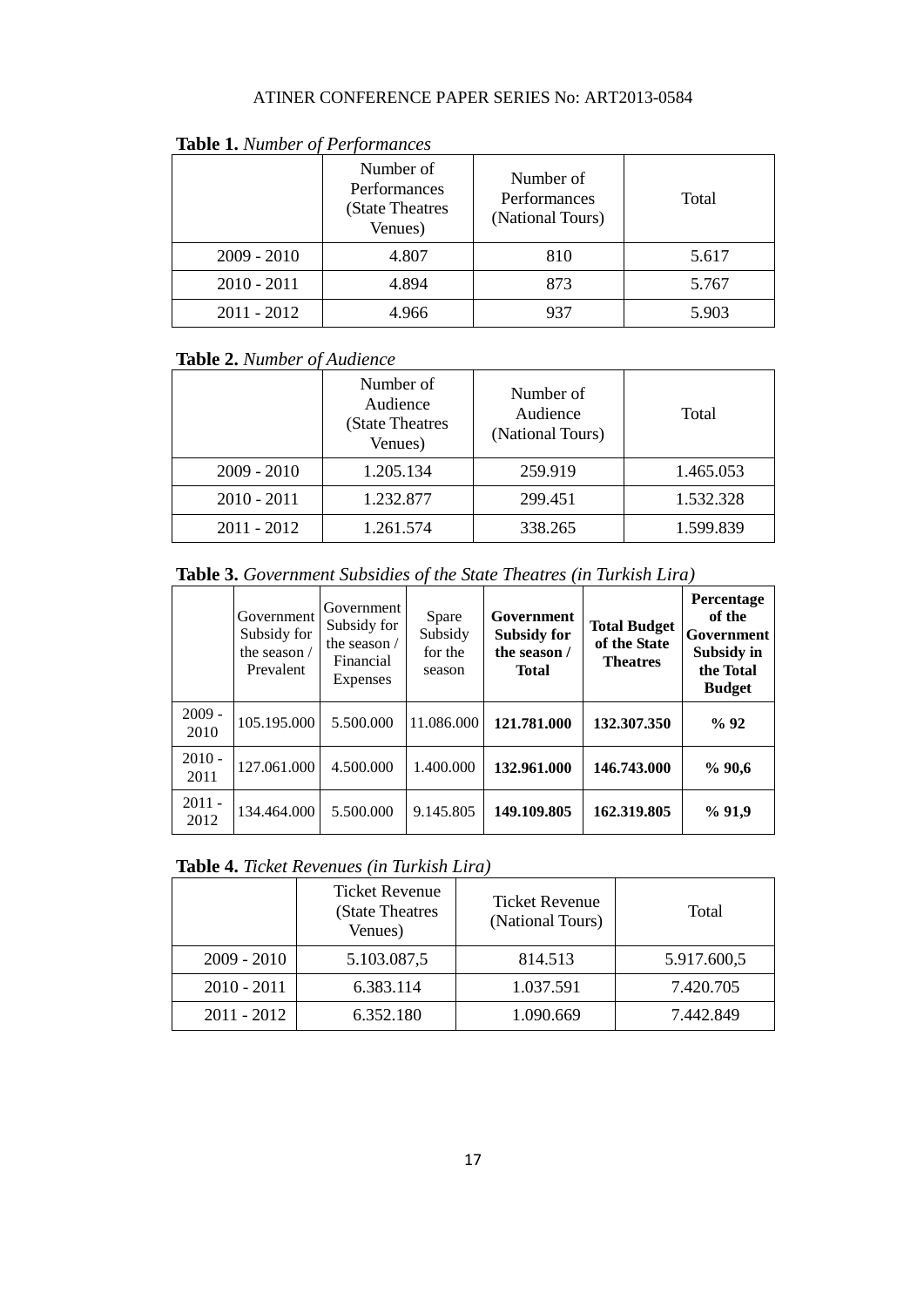#### **References**

Ada, S (Ed.). (2011). *Sivil Toplum Gozuyle Turkiye Kultur Politikasi Raporu / Turkish Cultural Policy Report: A civil perspective*. Istanbul: Istanbul Bilgi University Publications.

Adorno, T. (2001). *The Culture Industry: Selected Essays on Mass Culture*. Routledge.

- Aksoy, A. & Z. Enlil (Eds.). (2011). *Cultural Economy Compendium Istanbul 2010*. Istanbul: Istanbul Bilgi University Publications.
- Aksoy, A. (2009) 'The Ataturk Cultural Centre and the AKP's 'Mind Shift' Policy'. In: Ince, H. A. & S Ada (Eds.). *Introduction to Cultural Policy In Turkey,* 191-213. Istanbul: Istanbul Bilgi University Publications.
- And, Metin. (2008). *From the Beginning until 1983: The History of Turkish Theatre*. Istanbul: Iletisim Publications. [In Turkish].
- Birkiye, S. K. (2012). 'Cultural Policies, Turkish Theatre and the State Theatres Example'. *Tivatro Elestirmenliği ve Dramaturii Bölüm Dergisi*, (10). Turkish].
- Byrnes, W. (2008). *Management and the Arts*. Focal Press.
- Colins, M. (2008). *Putting Culture First: Commonwealth perspectives on culture and development*. Commonwealth Foundation.
- Conte, D. & S. Langley. (2007). *Theatre Management*. Quite Specific Media Group Ltd.
- Demirci, E. U. (2010). *The Political Role of Theatre in Turkey (1850-1950)*. Istanbul: Federe Publications. [In Turkish].
- Frey, B. S. (2003). *Arts & Economics: Analysis & Cultural Policy*. Springer.
- Demirkanli, M (Ed.). (2012). 'Panel: In Search for a Model'. *Monthly Journal of Theatre* 238: 12-16. [In Turkish].
- Ginsburg, V. A. & D. Throsby. (2006). *Handbook of the Economics of Art and Culture*. North Holland.
- Gokturk, D.& L. Soysal & I. Tureli. (2010). *Orienting Istanbul: Cultural Capital of Europe?*. Routledge.
- Hutter, M. & D. Throsby. (2011). *Beyond Price: Value in Culture, Economics, and the Arts*. Cambridge: Cambridge University Press.
- Ince, H. A. & S. ADA (Eds.). (2009). *Introduction to Cultural Policy In Turkey*. Istanbul: Istanbul Bilgi University Publications.
- Ince, H.A. (2009). 'Cultural Policies and Local Public Administration'. In: Ince, H. A. & S. Ada (Eds.). *Introduction to Cultural Policy In Turkey,* 191-213. Istanbul: Istanbul Bilgi University Publications.
- Kaiser, M. (2008). *The Art of the Turnaround: Creating and Maintaining Healthy Arts Organizations*. Brandeis.
- Ozpinar, C. (2011). 'Conditions for Artistic Creativity'. In: Ada, S (Ed.). (2011) *Sivil Toplum Gozuyle Turkiye Kultur Politikasi Raporu / Turkish Cultural Policy Report: A civil perspective,* 213-221. Istanbul: Istanbul Bilgi University Publications.
- Sener, S. (2012). *Turkish Theatre in the Development Process*. Istanbul: Mitos Boyut Publications. [In Turkish].
- Stein, T. S. (2008). *Performing Arts Management: A Handbook of Professional Practices*. Allworth Press.
- Throsby, D. (2001). *Economics and Culture*. Cambridge: Cambridge University Press.
- Unsal, D (Ed.). (2011). *Istanbul Kultur ve Sanat Sektoru*. Istanbul: Istanbul Bilgi University Publications.